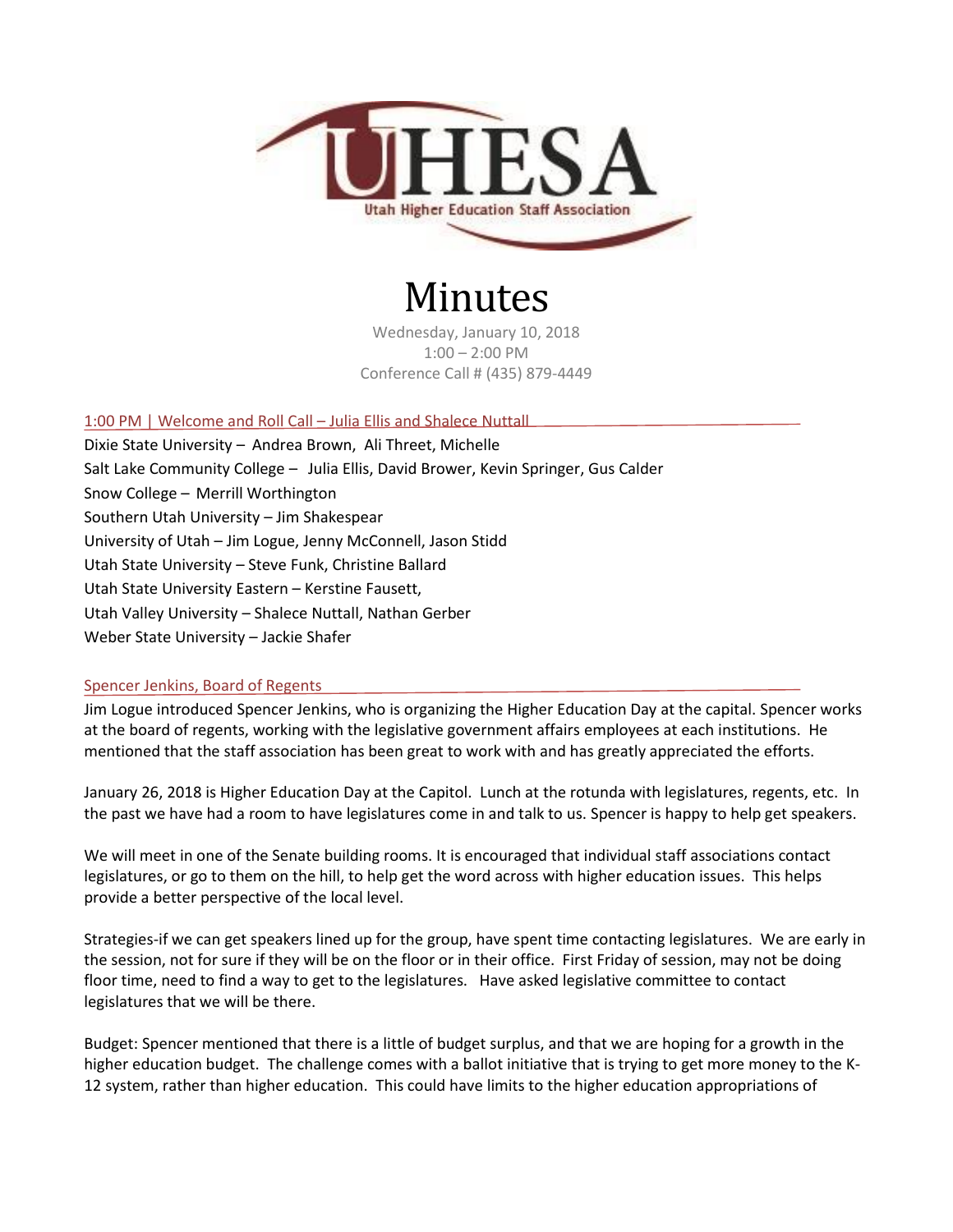income tax dollars. We still get sales tax, but education fund from income tax, may go more to K12. Looking into the rumblings to see how strong it is.

Compensation-increases split between state funds and tuition. Traditional approach to tuition increase 75% through state 25% through institution. Governor recommending state funds cover entire increase in tuition. Will need to follow this closer.

Legislature bill side, on student rights, civil rights, campus safety, sexual violence bills that are being worked on. Bills relating to buildings and capital funding, and priority. Regents prioritize, then go to the legislature to prioritize. Several key legislatures what to change that, and create a restricted fund for buildings that would accrue at the school. This way would be more manageable to take the political side out of it.

Parental leave consistent for state/university employees. Schools were worried about the business side, BOR backed off a little, leave is an investment in the employee, not a new cost associated with it, just how leave would be done. Principle, institutions would support, but on the state employee side, may not get approval. Soft support for that bill.

Spencer will send Jim an info sheet with the priorities that will be sent to the group.

## Approval of Minutes – Julia Ellis and Shalece Nuttall

December minutes will be approved and submitted to Gus for posting.

#### Treasurers Report – Nathan Gerber

Nathan is waiting on the Regents to receive two institutions dues. He has heard from both schools, the checks have been processed, but not showing up on the report. He will receive the next report within a week, and will follow through if needed. (Utah stated that their dues were cashed 12/22/17)

Talked about the budget for Capitol Hill day. UHESA does have a few dollars in unspent money from previous events if we need to use it for reimbursement.

#### Committee Reports

## **Legislative – Jim Logue**

Asked committee members to contact legislatures and offer themselves as resources for questions regarding higher education and employees. Provided bills that are related to education to review them. Will talk about those next week that we need to watch for. Will do a phone call next week to prep for higher education day. Andrea had a question about information on what will be happening on the capitol that day, not for sure when it will be posted. David Brewer will work on this committee from SLCC, will be added to the list.

# **PR/Media – Gus Calder**

Not too much information to post, nothing really needs to change or post. Will get link for University of Utah BFF updated.

#### **BFF – Kevin Springer**